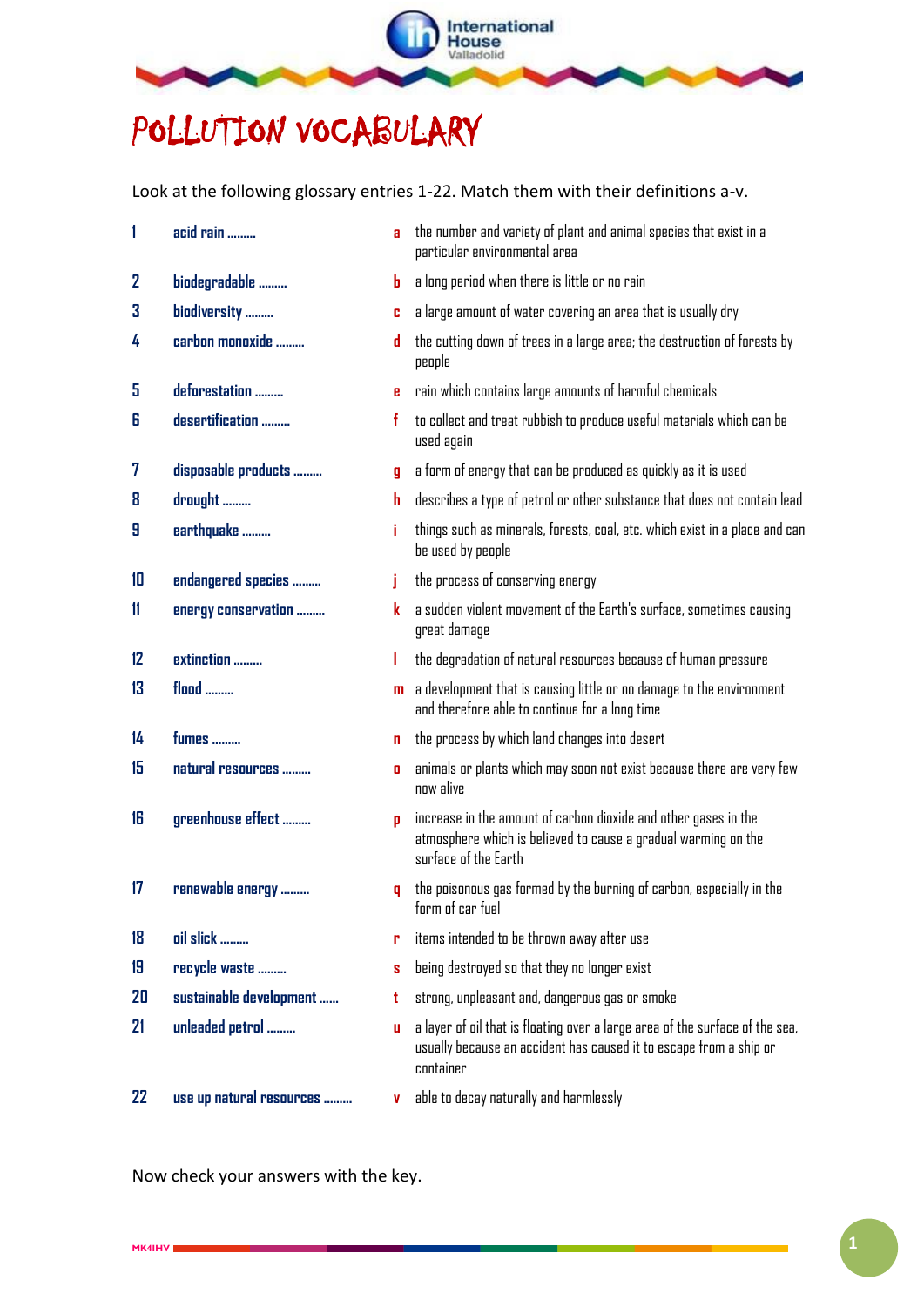

Remember that you can watch the video with subtitles if you click on this icon:

 $\Box$ ↑

How many words from the glossary above did you hear? Watch the video again and write down any words that you would like to know better.

**DICTIONARY** | Use any MONOLINGUAL online dictionary you want. Here are some **SKILLS** suggestions:

The free dictionary<http://www.thefreedictionary.com/> Oxford Dictionary<https://en.oxforddictionaries.com/> Oxford Learners' Dictionaries <http://www.oxfordlearnersdictionaries.com/>

When you want to learn a word you need to know some things about it. Look at the following example about the word '**pollution'**:



- $\circled{1}$  how to spell the word correctly  $\circled{4}$  its meaning(s)
- $\oslash$  what part of speech it is  $\oslash$  its synonyms, antonyms, derivatives,
- 
- 
- collocations…
- 
- **3** how it is pronounced **6** an example sentence

## READING

On pages 3 and 4 there are two texts on pollution. Each is followed by some multiple choice questions. Read the texts carefully and answer the questions. Always remember to justify your answers from the texts.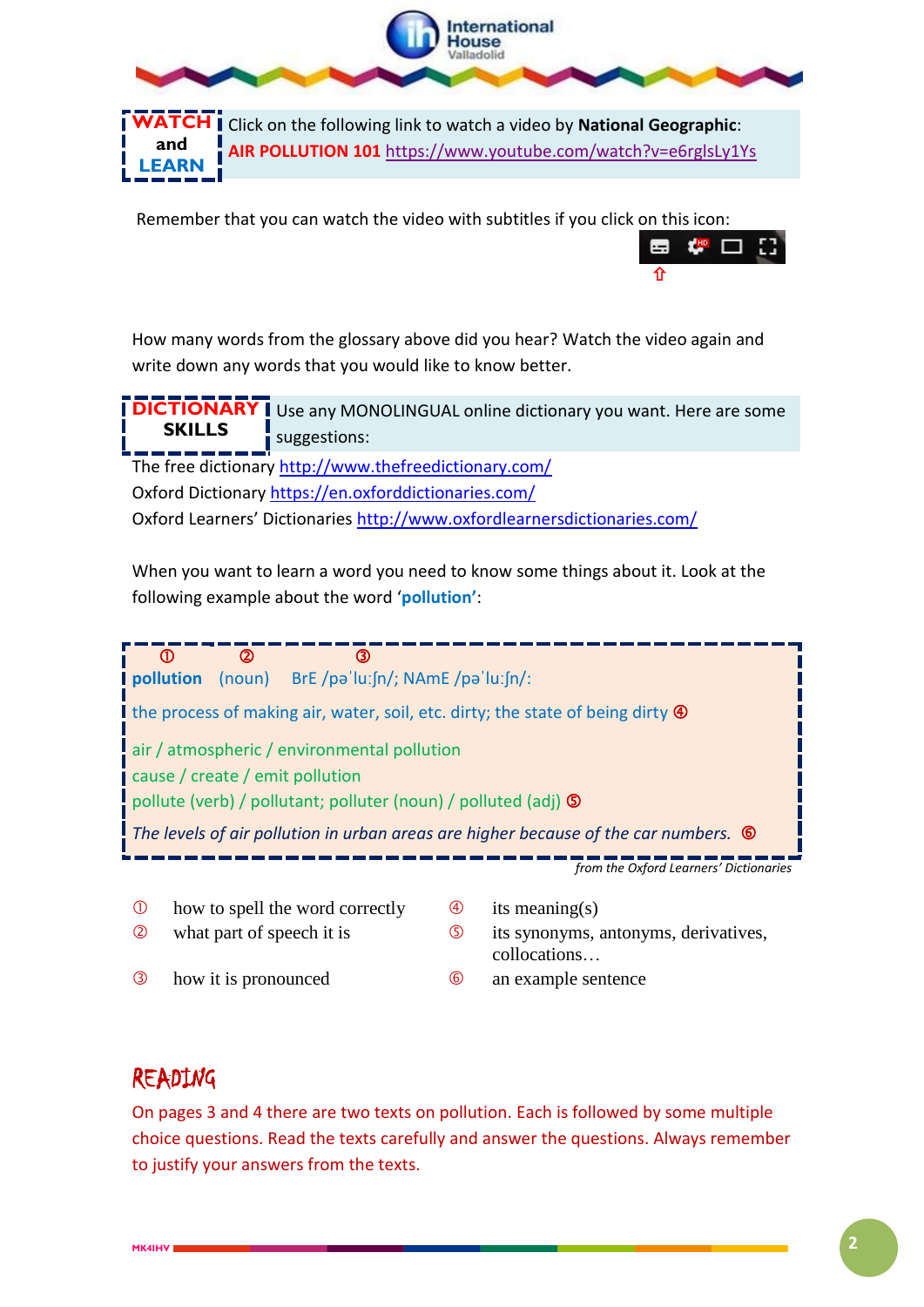**TEXT ONE**



# Ocean Pollution: A Deadly Mess

We are treating the oceans like trash bins: around 80 percent of marine litter originates on land, and most of that is plastic. Plastic that pollutes our oceans and waterways has severe impacts on our environment and our economy. Seabirds, whales and other marine life are eating plastic pollution and dying. Scientists are l investigating the long-term impacts of toxic pollutants absorbed, transported, and consumed by fish and other marine life, including the deadly effects on human health.

nternational ouse

### Negative Impacts Solutions

Plastic pollution affects every waterway, sea and ocean in the world. When we damage our water systems, we are putting our own well-being at risk. This pollution also has huge costs for taxpayers and local governments that must clean this trash off of beaches and streets to protect public health, prevent flooding from trash-blocked storm drains, and avoid lost tourism revenue from filthy beaches.

The most effective way to stop plastic pollution in our oceans is to make sure it never reaches the water \_\_\_\_\_\_. We all need to recycle and producers of single use plastic packaging need to do more too.

- 1. What does the author mean by '**We are treating the oceans like trash bins**'?
	- A. We don't understand the ocean.
	- B. We don't respect the ocean.
	- C. The ocean will destroy us.
- 2. What is **NOT** mentioned as an effect of sea pollution?
	- A. the overpopulation of the sea
	- B. the poisoning of human beings
	- C. the waste eaten by sea creatures
- 3. How does trash cause flooding?
	- A. by plugging up drains
	- B. by blocking beaches
	- C. by discouraging tourism
- 4. The phrase which best fits in the gap in the last paragraph is
	- A. for the time being.
	- B. to begin with.
	- C. despite this.

**MK4IHV 3**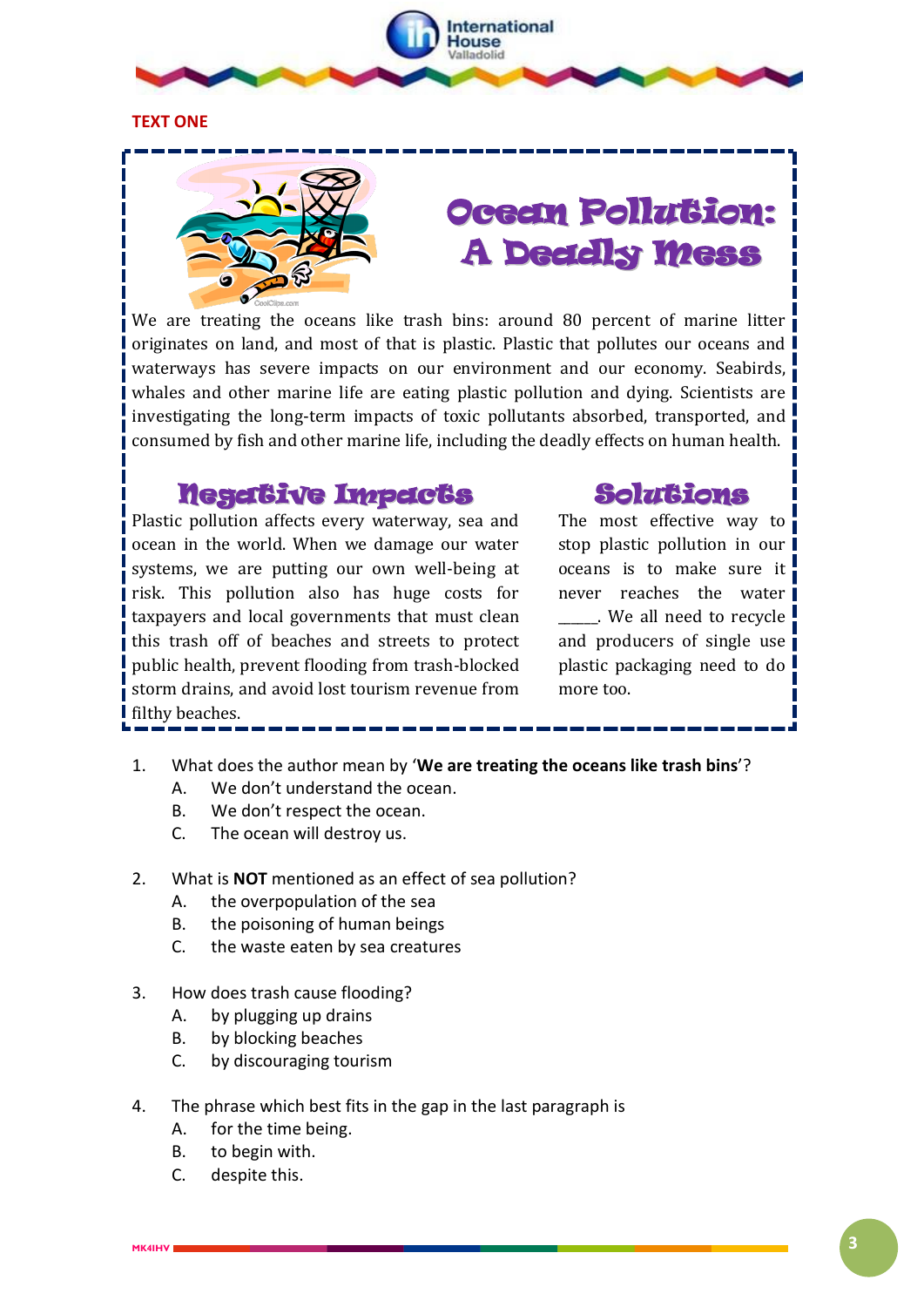

# **Air Pollution**

nternational ouse

Air pollution refers to the contamination of the air, **irrespective of** indoors or outside. A physical, biological or chemical alteration to the air in the atmosphere can be termed as pollution. It occurs when any harmful gases, dust or smoke enters into the atmosphere and makes it difficult for plants, animals and humans to survive as the air becomes dirty.

### **Outdoor air pollution**

Outdoor air pollution is largely a consequence of the inefficient combustion of fuels for transport, power generation and other human activities like home heating and cooking. Urban outdoor air pollution is estimated to cause 1 million deaths worldwide per year. Children are particularly at risk, comprising 50% of these deaths.

### **Indoor air pollution**

Indoor cooking and heating with bio-fuels produce high levels of pollutants that have deadly consequences. For example, **they** can lead to acute lower respiratory infections in children under age five and lung cancer in adults. Indoor air pollution is responsible for 2 million people dying annually, half of whom are children.

It is clear that the time for action has come. Measures must be taken before more lives are lost. Visit www.stopairpollution.com for more information.

- 5. The expression **'irrespective of'** in the first paragraph is closest to meaning to
	- A. whether
	- B. solely
	- C. except
- 6. Pollution can be defined as
	- A. a gas outside the atmosphere.
	- B. an alteration to plants and animals.
	- C. any harmful change to the air.
- 7. How many children die worldwide due to outdoor air pollution?
	- A. 3 million
	- B. 1 million
	- C. 500,000
- 8. What does '**they**' refer to in the third paragraph?
	- A. bio-fuels
	- B. pollutants
	- C. consequences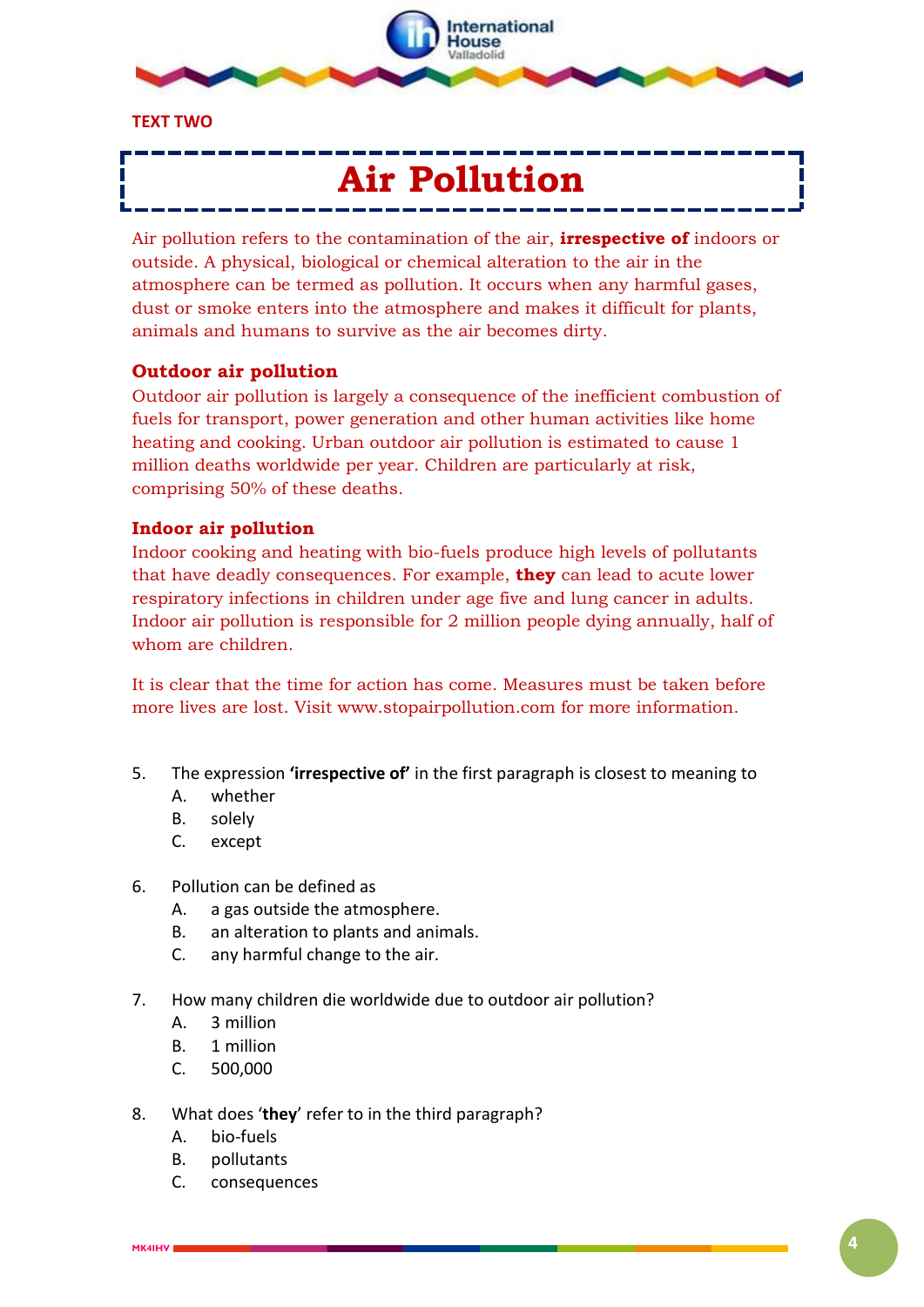

#### Questions **18-20** refer to **BOTH** Texts ONE and TWO

- 9. The purpose of these **TWO** passages is to
	- A. inform<br>B. adverti
	- advertise
	- C. exaggerate
- 10. Money lost to businesses is mentioned in
	- A. Text ONE
	- B. Text TWO
	- C. Both Texts
- 11. A specific measure against pollution is mentioned in
	- A. Text ONE
	- B. Text TWO
	- C. Neither text

All images and logos have been searched on Google© using the 'Labeled for non-commercial use' filter search.